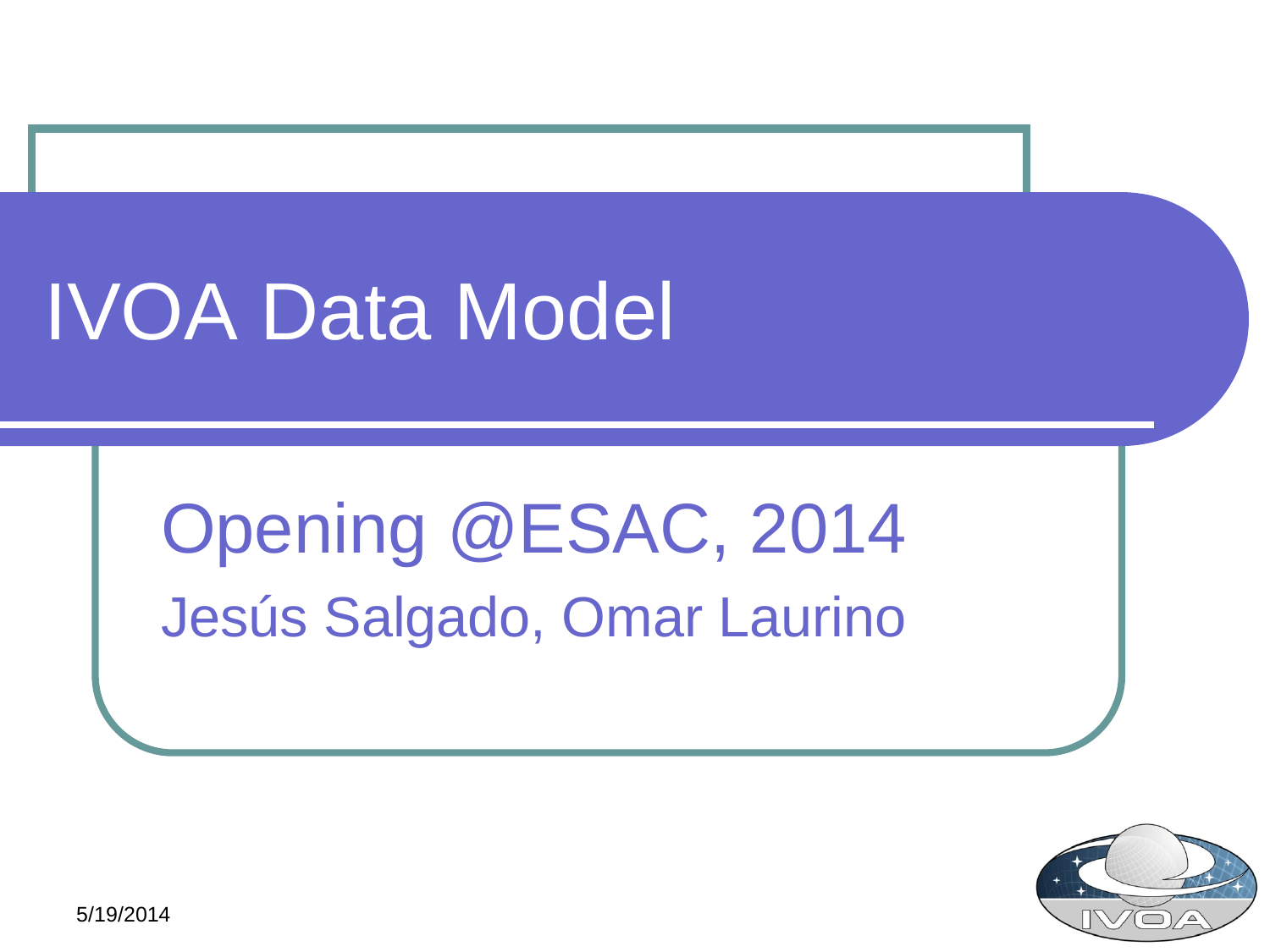## SpectralDM/ImageDM/Cubes…

- PhotDM 1.0 recommendation
- Work on different DMs in parallel
	- SpectralDM
	- ImageDM
	- Cubes

 Compatibility of all the DMs (including Characterization and ObsCore) is a need… but it is a difficult task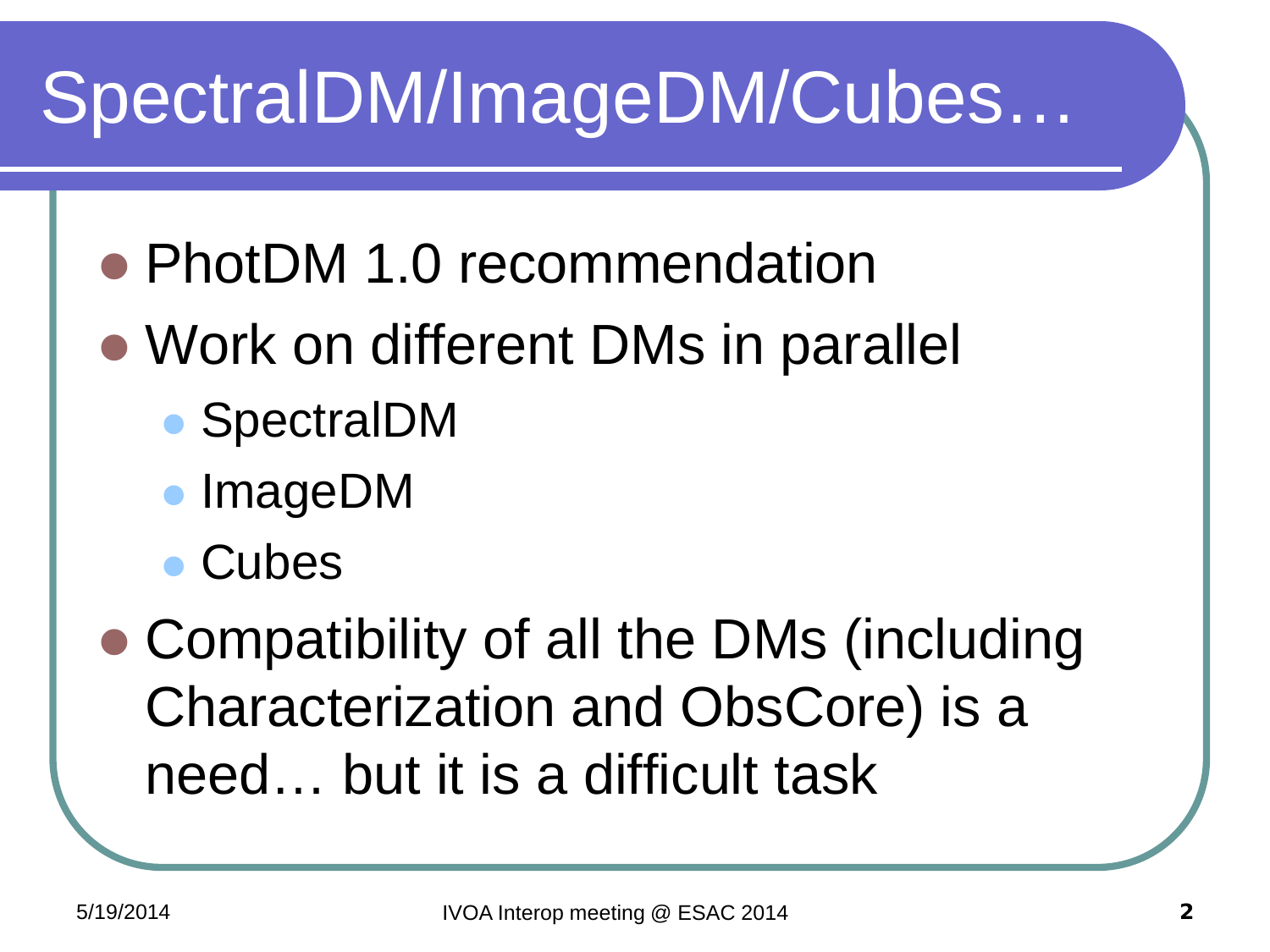## Spectral DM RFC

• Although possible impact on SpectralDM could happen, specification has been stable with a very mature status. Request for Comments started

#### Discussion included in DM 1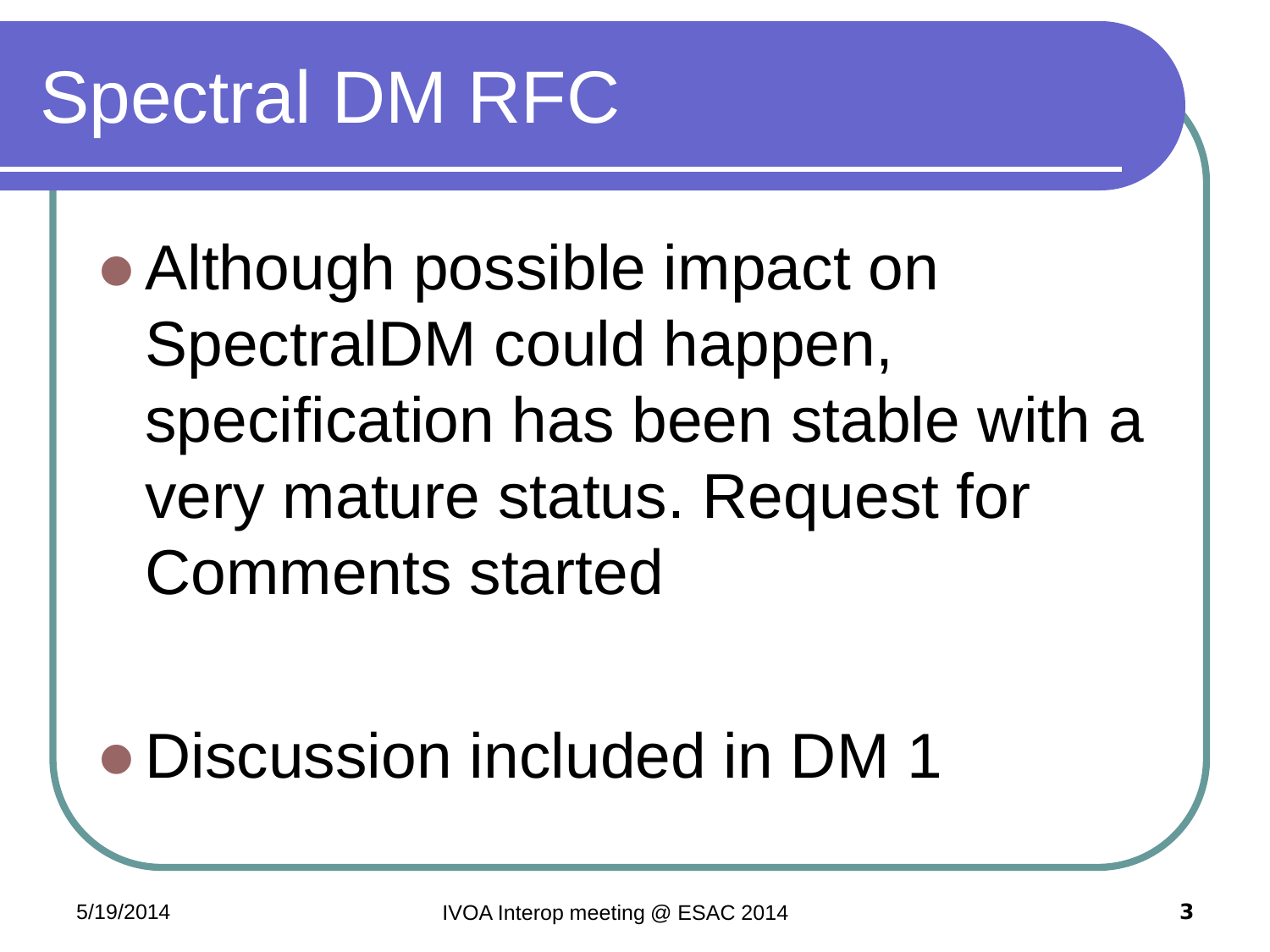#### VO-DML and DM mapping

- VO-DML task divided in two parts:
	- VO-DML
	- DM mapping
- Consensus on VO-DML objectives but still discussions on DM mapping VO-DML based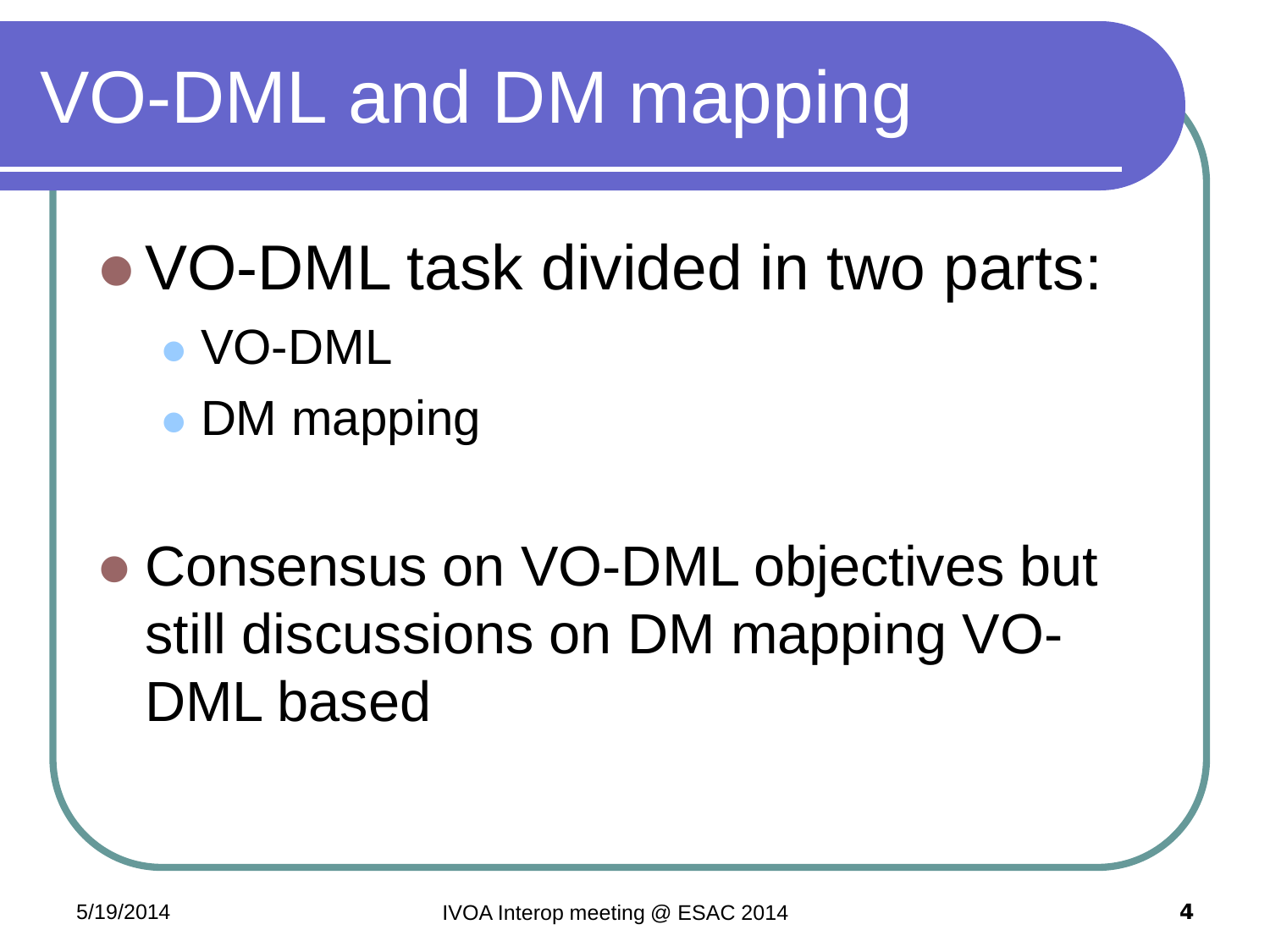#### Two pure DM sessions

- Ongoing DMs (+ VO-DML)
	- SpectralDM RFC comments (Mark Cresitello-Dittmar)
	- 2 Provenance talks:
		- CTA Provenance (Claudia Lavalley)
		- Provenance DM (Florian Rothmaier)
- VO-DML discussion (morning)
	- Mapping ImageDM in SIAv2 (Francois Bonnarel)
	- STC2 VO-DML adaptation (Arnold Rots)